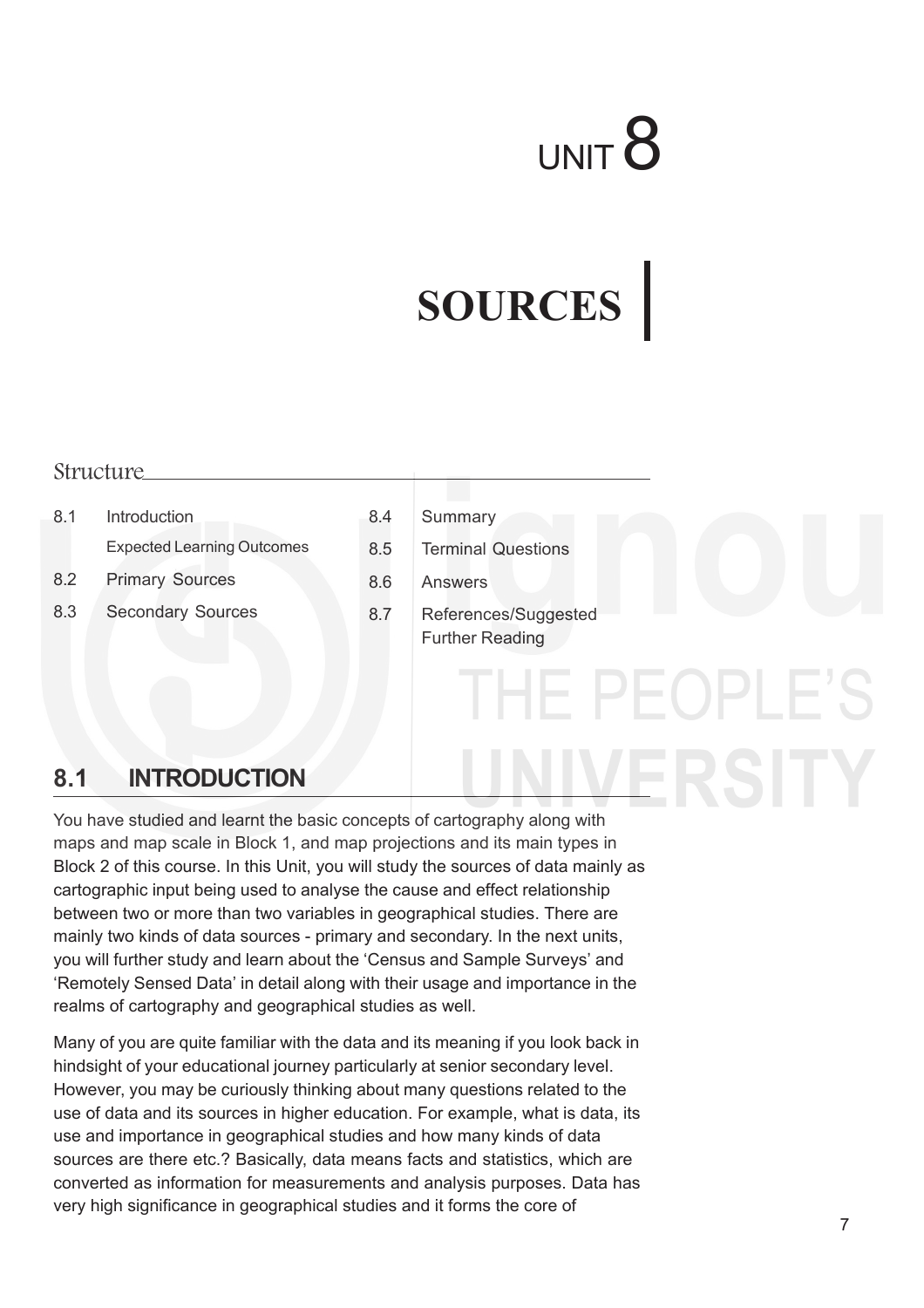cartography. It is greatly needed in geographical studies for quantification and measurements of geographical phenomena to arrive at intended outcomes. As you know that geography is not only concerned with description of the human and earth and its environment but it is also greatly concerned with the explanations of interrelationships and causality. Therefore, the data is required for explanations and examining causality with generalization, summarization, and for drawing inferences from various situations, projections and estimations and for visualization of spatial patterns as well. The data has been classified based on various criteria, like nature and method of data collection. It is further classified in terms of data organization or structure used primarily in data management and modern cartography achieved with the help of the stateof-the-art software driven technological system which is popularly known as 'Geographical Information System'. Examples of this are internal and external data, flat data, hierarchical data, object based data and relational data, etc.

In this unit, our focus will be primarily on the data sources of all sorts of data used as cartographic inputs in geographical studies. However, it is always a good practice that we acquaint ourselves with few basic concepts before embarking into the main theme. There are two types of data i.e. qualitative data and quantitative data. Qualitative data are the ones which are non-numerical types and measured by nominal or ordinal scales whereas quantitative data are the ones which are numerical and measured by interval or ratio data measurement scales. Both the data types are used in cartography and geographical studies. Therefore, it is inevitable to study various data sources as inputs for cartography. This unit will cover various kinds of data and data sources for cartography and geographical studies.

#### Expected Learning Outcomes Expected Learning Outcomes

After completing the study of this unit, you should be able to:

- Explain the importance of various kinds of data and data sources for geographical studies and thematic cartography;
- Describe and formulate a plan to collect the primary sources of data according to the need of the study; and
- Discuss and classify the secondary sources of data for geographical studies and thematic cartography.

### **8.2 Primary Sources**

Primary data are those data which are directly collected by the researcher or user. Refer to fig. 8.1 which shows various methods and tools for collecting primary data from various sources. These are first hand data collected for the first time for special purposes. Primary survey becomes essential when there is no secondary data available for the desired subject or time or the unit of study. It is mainly collected by employing various well defined methods and data collection tools. These methods may be surveys, observations, experiments, questionnaire, and personal interviews, etc. In geographical studies, we also differentiate geographical data as physical, which are primarily spatial and socio-economic data.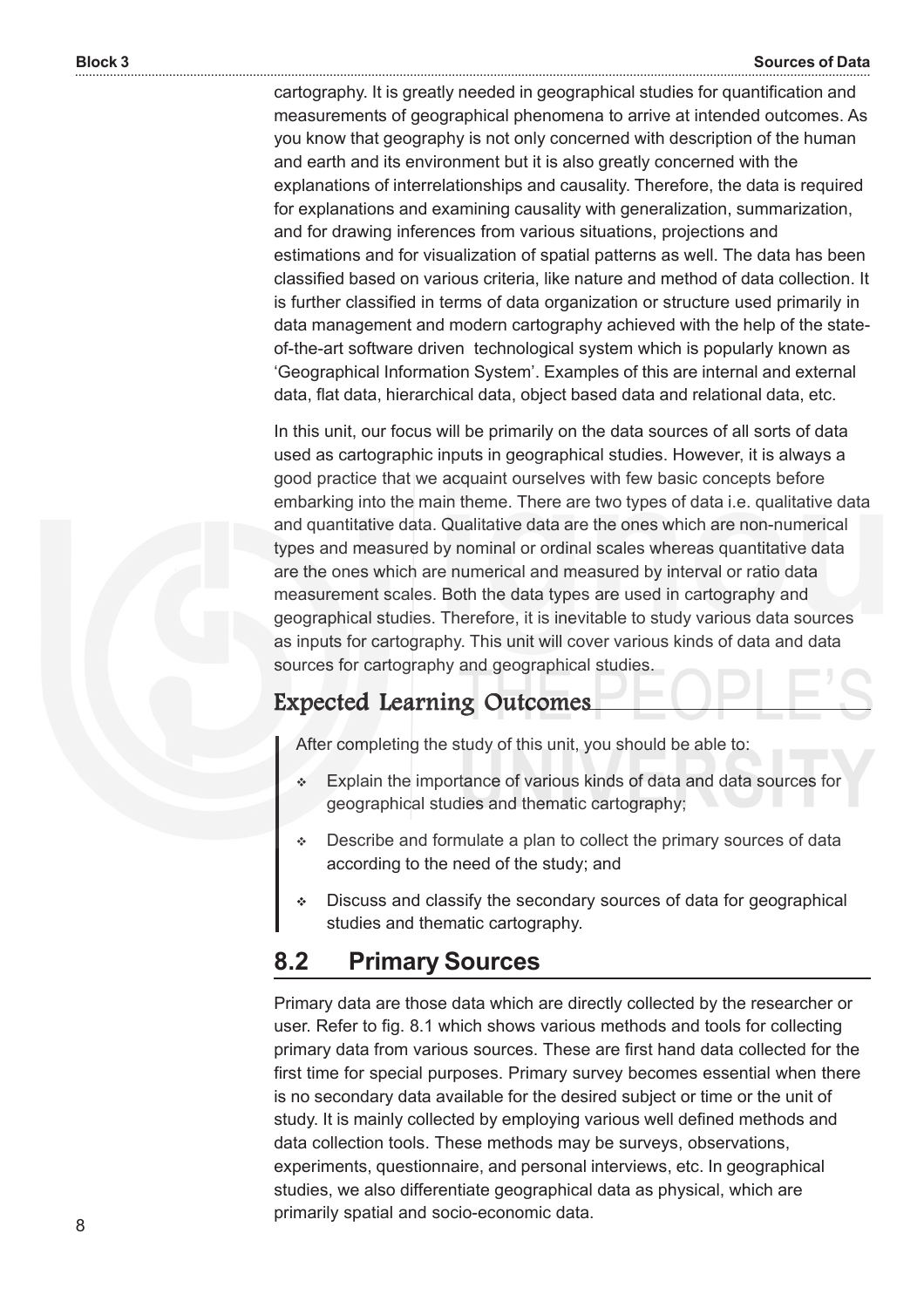There are four types of data measurement scales: nominal, ordinal, interval and ratio.

**Nominal Scale** is such that uses numbers to represent identities, where no number represents the size or weightage like 1 representing males and 2 representing females.

In **Ordinal Scale**, numbers represent rank order indicating the order of quality or quantity without giving the magnitude of quantity or degree of quality like 1, 2, 3 and 4 representing very good, good, moderate and poor.

**Interval Scale** includes the number, which have continuity and magnitude of difference. However, it indicates zero as reference point but there is no true zero in like temperature.

**Ratio Scale** includes numbers like interval scale but it has true zero means absence of the object/phenomena of measurement, like weight or height.

Let us learn about key data collection methods and tools in cartography. Surveys are the methods of data collection. These surveys may be divided into two categories- i) socio-economic survey and ii) physical or spatial survey. Socio-economic survey is conducted to collect the data related to the themes encompassing demography, social, economic development, political, educational and health etc. You will appreciate and learn that such survey tries to cover a whole range of socio-economic issues related with the holistic and inclusive development of the people, society and nation. Physical survey in geography on the other hand includes reconnaissance survey, virtual survey using satellite imageries, field mapping, sample collection, land use and land cover survey, landforms identification and geomorphological mapping, landform association, morphometric survey, environmental survey, ground water survey and mapping, forest, soil, agricultural, wildlife, ground water quality, cadastral or property survey etc.

There are various data collection tools. In socio-economic survey, these tools are questionnaires or schedules, observations, interviews, focussed group discussion and field reports or field diaries. Questionnaires or schedules are the primary data collection tools through direct or indirect interaction with the respondents. The mode of interaction of researcher or investigator in case of schedule is direct and face to face with respondents, whereas in case of questionnaire the interaction is indirect through online mode (like email/online app or social media) or by post. Now the Information and Communication Technology (ICT) has also enabled researchers or investigators to have direct interaction with respondents through various ways, for example, telephone/ tele-conferencing or video conferencing or other social media.

There are certain merits and demerits in using these two tools. These are good for big enquiries. Schedules give more option to the researcher for observing and recording reality, but in questionnaire the respondent may not reveal the truth since there is no observer. In schedule method, respondents are not required to be able to read or write whereas in questionnaire method, these are the prime requirements. And, schedules are costlier method than questionnaire method.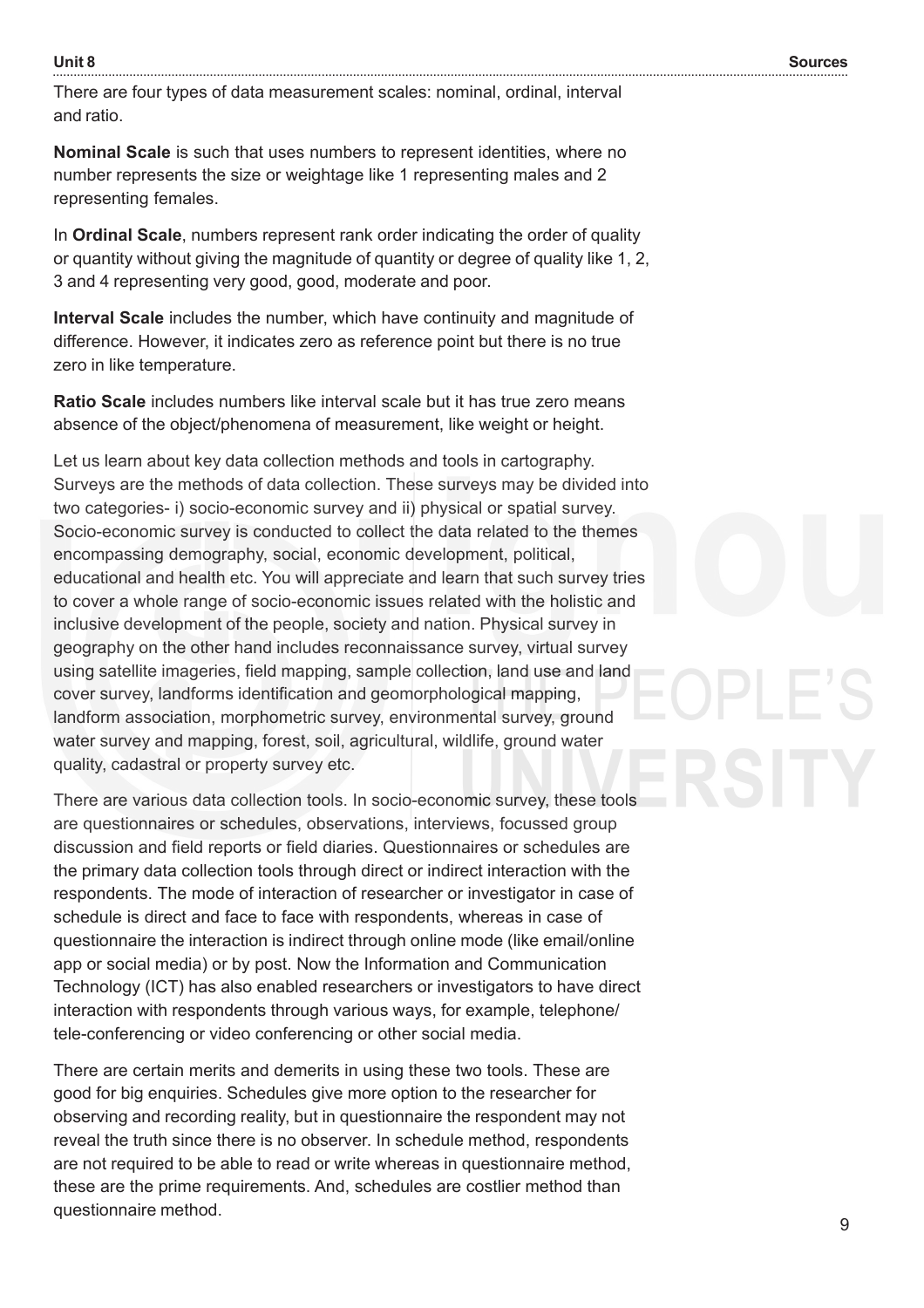Observations are also the data collection tools. It becomes a scientific tool and the method of data collection for the researcher, when it serves a formulated research purpose, is systematically planned and recorded and is subjected to checks and controls on validity and reliability. In this method, the information is collected by way of investigator's own direct observation without asking from the respondent. Using this method has certain advantages like elimination of subjective bias, if observation is done accurately. In this method, the information related to present situation is captured. It is independent of respondents' willingness to respond and is relatively less demanding of active cooperation on the part of respondents unlike interview or the questionnaire method.

Observation models include structured (planned) and unstructured (unplanned) forms to capture the information. There are two types of observations: i) Participant Observation and ii) Non-Participant Observation. Participant observations are making observations by the researcher or investigator as a part or member of the group experiencing the same with the group. In Non-Participant Observations, the researcher or investigator makes observation as a detached emissary without any attempt on his part to experience through participation what others in the group feel.

However, it has certain limitations as well. It includes relatively higher cost and very limited information gets captured and interference of unforeseen factors is also likely to happen in the observation. In some cases, the units of investigation are rarely accessible for direct observation in the field.

Interviews are the primary data collection tools involving personal verbal interaction either on face to face mode or using electronic medias- telephone, video calls, etc. It is mostly two way communication. There are various kinds of interviews like Focused Interview, Clinical Interview and Non-Directive Interview, etc. In Focused interview, the interviewer has the freedom to decide the manner and sequence in which the questions would be asked and has also the freedom to explore reasons and motives. In Clinical Interview, the broad underlying feelings or motivations or with the course of individual's life experience, based on the interviewer's choice for level of information to be extracted are taken into consideration. In Non-Directive Interview, the interviewer's function is simply to encourage the respondent to talk about the given topic with a bare minimum of direct questioning.

There are certain merits in this method like more information with greater depth can be obtained; interviewer by his own skill can overcome the resistance; greater flexibility under this method as the opportunity to restructure questions; personal information can be obtained easily; samples can be controlled more effectively; flexibility of controlling the sample for better responses; suitable language can be used to avoid misinterpretations; and supplementary information can be collected for interpreting results. However, there are some demerits also like very expensive method depending on geographical spread of sample; possibility of the bias of interviewer as well as that of the respondent; problem of supervision and control of interviewers; certain types of respondents are not easily approachable; relatively more timeconsuming; chances of imaginary information to make interview interesting;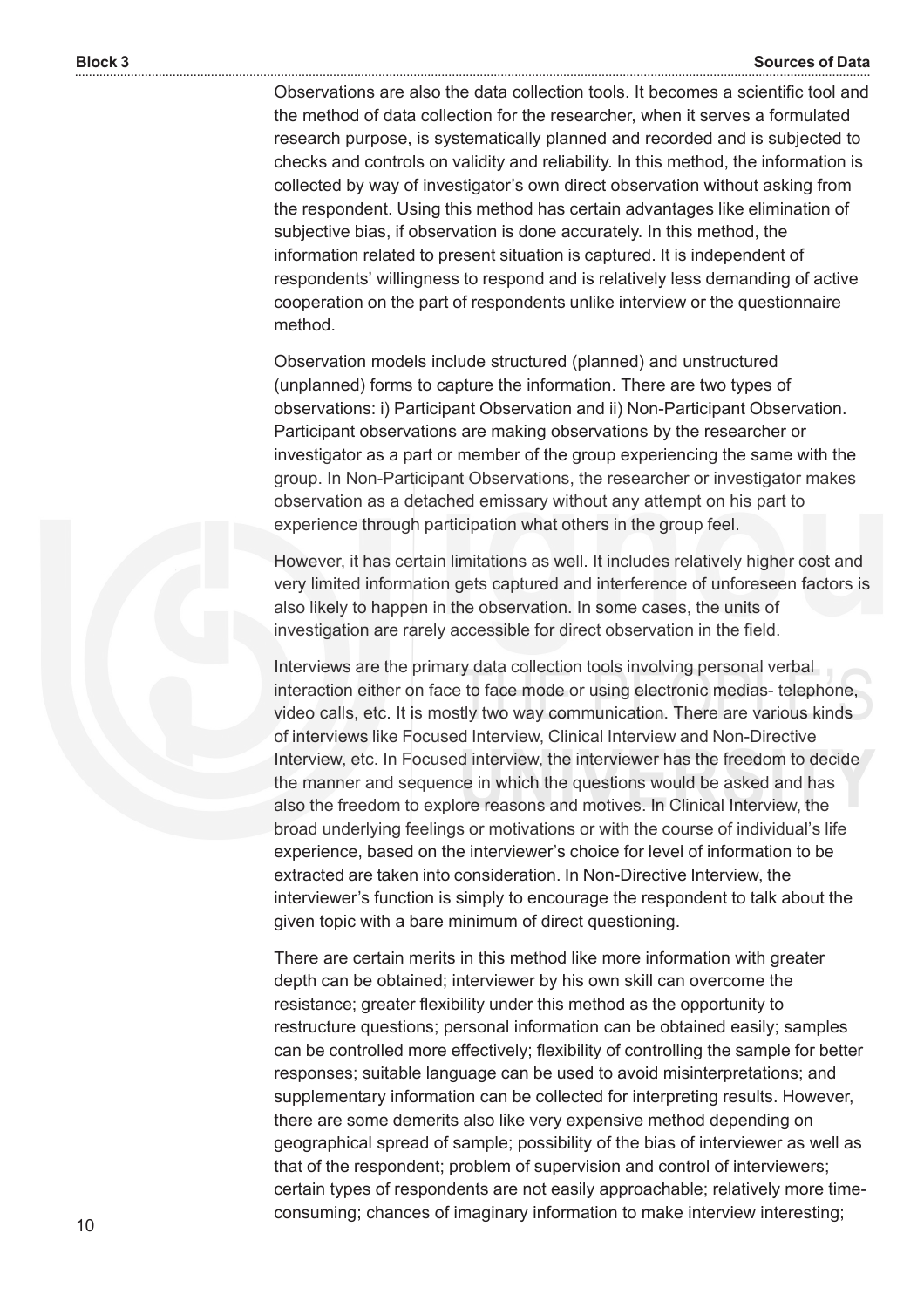selection, training and supervising the field-staff more complex; sometimes very difficult to make prerequisite proper rapport with respondents; etc.

Focussed Group Discussion is a primary data collection tool, which involves the gathering of people of similar backgrounds in a group to get certain information about specific topic through group discussion. It requires a moderator and ideally has 6-12 people in a group. The role of the moderator (generally researcher or investigator) allows free and open discussion by all members. The group members are required to be homogenous but close friends and relatives are to be avoided. In this method, control over dominant voice is required. Qualitative data is captured through this method.

Field Reports or Field Diaries are also important sources of primary data. The observers record their observations and measurements in the field note books and later on translated into data and information.

The primary sources of physical or spatial data are field mapping and remote sensing. Field mapping includes drawings, field measurement books and records. It may be traditional or manual like chain-tape, plane table, prismatic compass, theodolite, etc. Semi-automated or automated field mapping involves Global Positioning System (GPS) or Differential Global Positioning System (DGPS) survey, Electronic Total Station (ETS) survey, etc. Remote sensing is also a method of primary data collection, which involves aerial photography, satellite imaging, radar imaging, Shuttle Radar Topography Mission (SRTM) data, which is high resolution digital topographic data for entire globe, very-very high resolution Light Detection and Ranging (LIDAR) data or laser scanned 3D data and drone imaging/mapping.

There are some non-spatial data related to physical phenomena also which are collected through special field observations like for weather, water, environment and pollution, etc.



**Fig. 8.1: Primary data source for geographical studies and cartography.**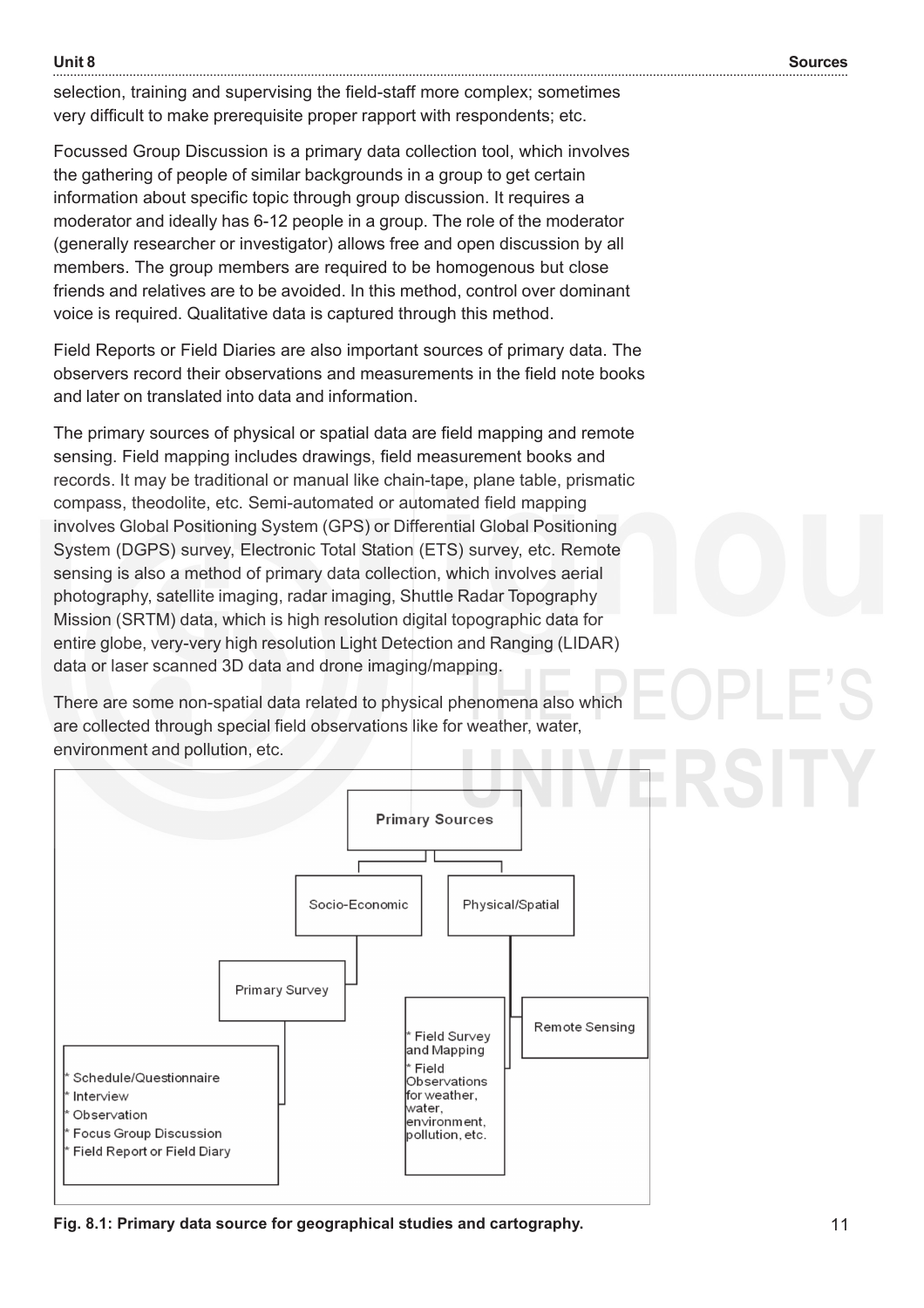#### *SAQ 1*

What are various primary sources of socio-economic data? What are various primary sources of physical or spatial data?

## **8.3 Secondary Sources**

Secondary Data are those data which have already been collected and processed or tabulated and may be published or unpublished. In other words, the data created by other than researchers or users are known as secondary sources. The secondary data can be in the form of tabular, textual, pictorial, drawings, maps and imageries. The secondary data sources include published and unpublished documents or data. These are government and non-government sources. Besides, books, journals or periodicals, reports by various government and non-government agencies are also secondary sources for other users. Nowadays, online documents are also considered as secondary sources of data.

There are national and international sources of the useful data being used in cartography and geographical studies. The major international sources are United Nations Organizations which provide various data related to demography, health, education, labour and economy, environment and climate, and many more themes or issues of contemporary relevance. Some private agencies also provide the online data related to environment and daily weather conditions for the entire globe like https://www.timeanddate.com/. However, few provide the disaggregated level data for a country.

In India, there are large number of secondary data sources. For socioeconomic data, the largest and oldest has been the 'Census of India' followed by the 'National Sample Survey Organisation'. Sample Registration System has also been a source for vital data. These are provided by the government agencies. Apart from these, 'National Family Health Survey' also provides the data on various aspects of health up to district level since 1992. Though, you will study in details about all these in the next unit of this Block, we will discuss here these briefly. 'All India Educational Survey' also provides the data on school education at hamlet level. 'Unified District Information System for Education' (UDISE) also gives the data on school education at school level. Annual Report of 'University Grants Commission' (UGC) gives the statistics on the status of higher education in the country. Crime Record Bureau provides the crime data at state, district and town level. Some states also provide online crime data. Livestock census provides the data on livestock and agricultural implements. Indian Agricultural Statistics provides the district level crop-wise data on land use. Fertilizer Association of India brings out the data on fertilizer consumption. Agricultural Situation in India provides some data on agricultural production. Department of Statistics and Evaluation provides compiled data for various spheres at state level and also at district level for various states. Some private data providers like 'Centre for Monitoring Indian Economy' also compile and provides the data on various aspects. Different government departments like transport (surface, rail and roads, water and air) give data on transport and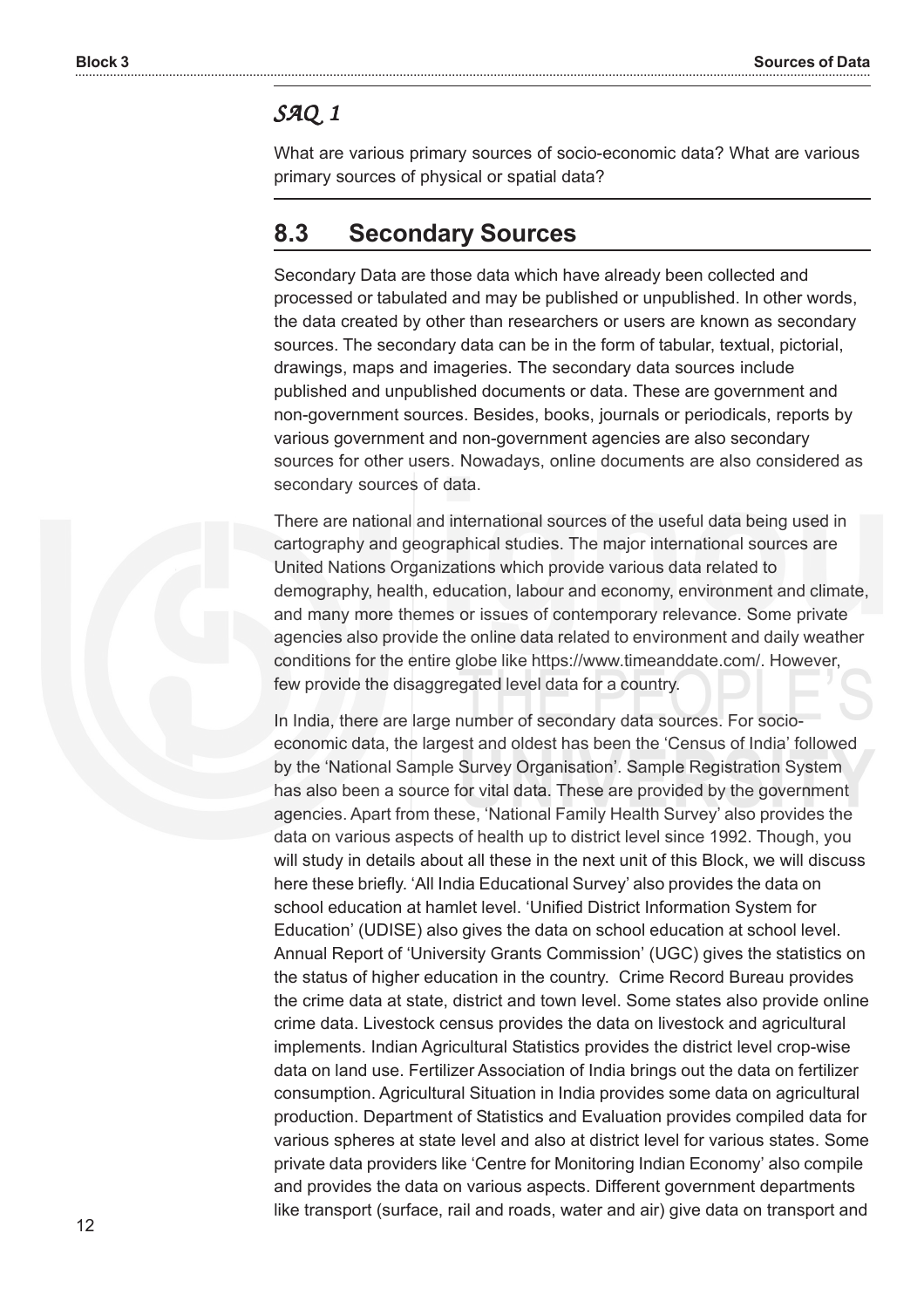**Unit 8**

freight. Similarly, various government departments provide data related to their domain including the data on natural resources. There are many other sources which provide various kinds of data for geographical studies and cartographic work.

There are many online data providers. Many government sources provide online data including Census of India. There is one government portal which compiles and provides the data of various sectors - data.gov.in. There are some private data providers also like www.indiastats.com, https:// www.skymetweather.com/etc.

The secondary data sources related to maps and similar data for cartography and geographical research are also many and varied. National Remote Sensing Centre (NRSC), Hyderabad is the provider of all kinds of satellite imagery in the country. It also gives various atlases and real time maps for applications like land use/land cover, agriculture, drought, flood, wasteland, watershed desertification, etc. Such kinds of maps are also prepared by the Regional Remote Sensing Centres of Indian Space Research Organisation, ISRO. Similarly, Survey of India (SOI) located at Dehradun in the state of Uttarakhand also provides the toposheets at various scales. National Atlas and Thematic Mapping Organization (NATMO) publish and provide thematic atlases and planning series maps at district level for the entire country. National Bureau of Soil Survey and Land Use planning (NBSS&LUP) and All India Soil & Land Use Survey (AIS&LUS) which were later renamed as Soil & Land Use Survey of India also provides maps and data on land use

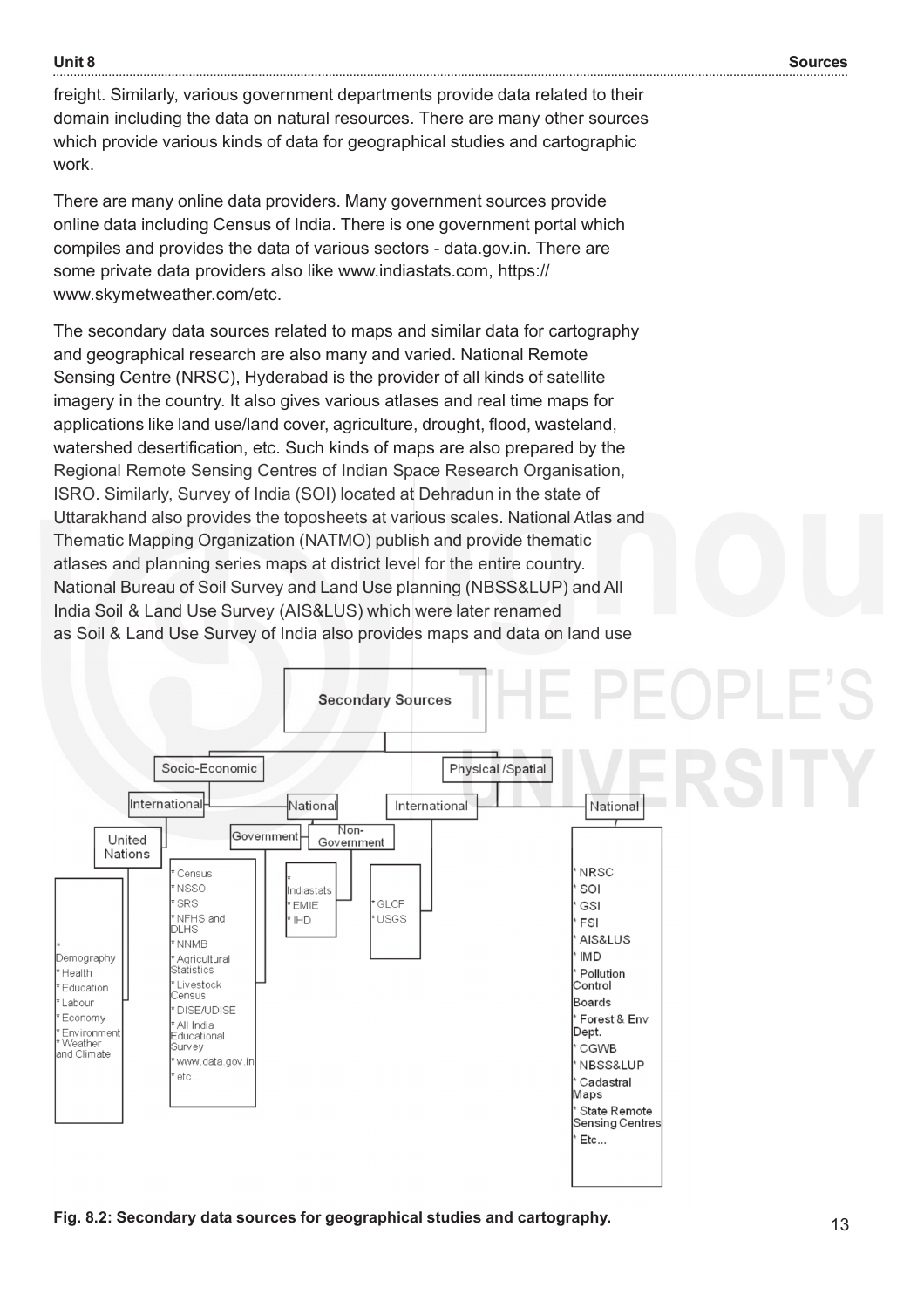and soil. Similarly, Geological Survey of India (GSI) provides the geological maps, Indian Metereological Department (IMD) provides the weather maps and charts, Forest Survey of India (FSI) provides the forest maps in India. Census of India also provides some maps related to regions and socio-economic maps. The cadastral maps are also provided by the state governments in print and also in digital formats. Besides these, various state level agencies also provide maps and data especially state remote sensing or space applications centres provide various maps. There are also sources of tabular data on physical aspects of geography like Indian Meteorological Department (IMD), Pollution Control Boards of Central and State Governments, Weather Stations, Department of Forest and Environment, Central Ground Water Board, etc. (Fig. 8.2).

There are online sources of maps and satellite imageries. In India, Bhuvan is the platform from where satellite data and maps can be downloaded. The data from international providers are also available like The Global Land Cover Facility (GLCF) and United States Geological Survey (USGS).

#### *SAQ 2*

What are various secondary sources of socio-economic data? What are various secondary sources of physical and spatial data?

## **8.4 SUMMARY**

In this unit, you have studied so far:

- Primary sources of socio-economic data.
- Primary sources of physical or spatial data.
- Secondary sources of socio-economic data.
- Secondary sources of physical or spatial data.
- Besides these, you have also learnt that both the sources of data i.e. primary and secondary are widely used in cartography to show the overall picture that prevails at ground level in reality at a glance in a map on the one hand. Both the data sources are also widely used in geographical studies in order to draw the rational and meaningful inferences for research, teaching and planning purposes etc. on the other hand.

# **8.5 TERMINAL QUESTIONS**

- 1. Write the importance of data in cartography and geographical studies.
- 2. Explain the primary sources for socio-economic data.
- 3. Discuss the primary sources for physical or spatial data.
- 4. Write about the secondary sources for socio-economic data.
- 5. Explain the secondary sources for physical or spatial data.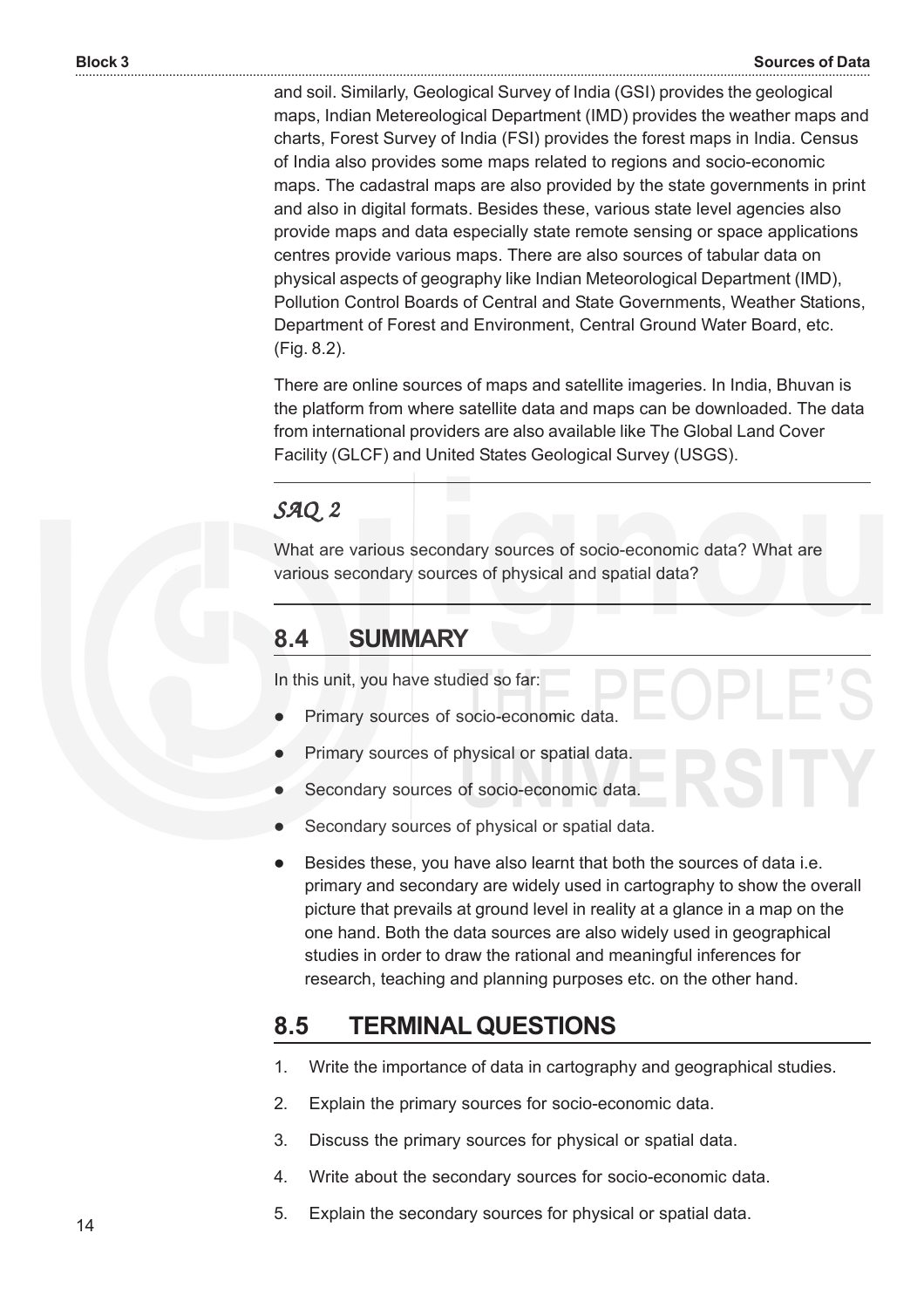# **8.6 ANSWERS**

#### **Self Assessment Questions**

- 1. Various primary sources of socio-economic data are primary surveys using data collection tools such as schedules and questionnaires, observations, interviews, focus group discussion, field reports or field diaries. The primary sources of physical or spatial data are field survey and mapping and remote sensing.
- 2. Various secondary sources of socio-economic data are various published and unpublished documents and reports by the Government and nongovernment agencies including the United Nations and national and international organisations or data providers. These sources are in print or digital/online formats. The secondary sources of physical or spatial data are various international, national, and state level government and nongovernment agencies providing data in the form of maps and imageries (satellite, radar, laser and magnetic, etc.).

### **Terminal Questions**

- 1. Your answer should cover the importance of data in cartography and geographical studies in the light of making measurements, generalization, summarization, and drawing inferences from various situations, projections and estimations and also for visualization of spatial patterns. Refer to the Sec. 9.1.
- 2. List all the primary sources for socio-economic data and explain those sources like primary survey with all data collection tools (schedule and questionnaire, interview, observation, focus group discussion and field report or field diaries). Refer to the Sec. 9.2.
- 3. Explain the primary sources for physical or spatial data from survey and field mapping and various kinds of remote sensing. Refer to the Sec. 9.2
- 4. List the secondary sources for socio-economic data including international, national and state level government and non-government sources. Refer to the Sec. 9.3.
- 5. Explain the secondary sources for physical or spatial data including all the agencies from international to national and state level with various kinds of spatial data provided by them. Refer to the Sec. 9.3.

# **8.7 REFERENCES/SUGGESTED FURTHER READING**

- Robinson, A., Morrison, J.L., Muehrcke, P.C., Kimerling, A.J. and Guptill, S.C. (2011). *Elements of Cartography*, New Delhi: Wiley India.
- Lo, C.P. and Yeung, A.K.W. (2007): *Concepts and Techniques* of *Geographic Information Systems*. New Delhi: Prentice Hall.
- Agriculture Census Division (2015): *All India Report on Agriculture*